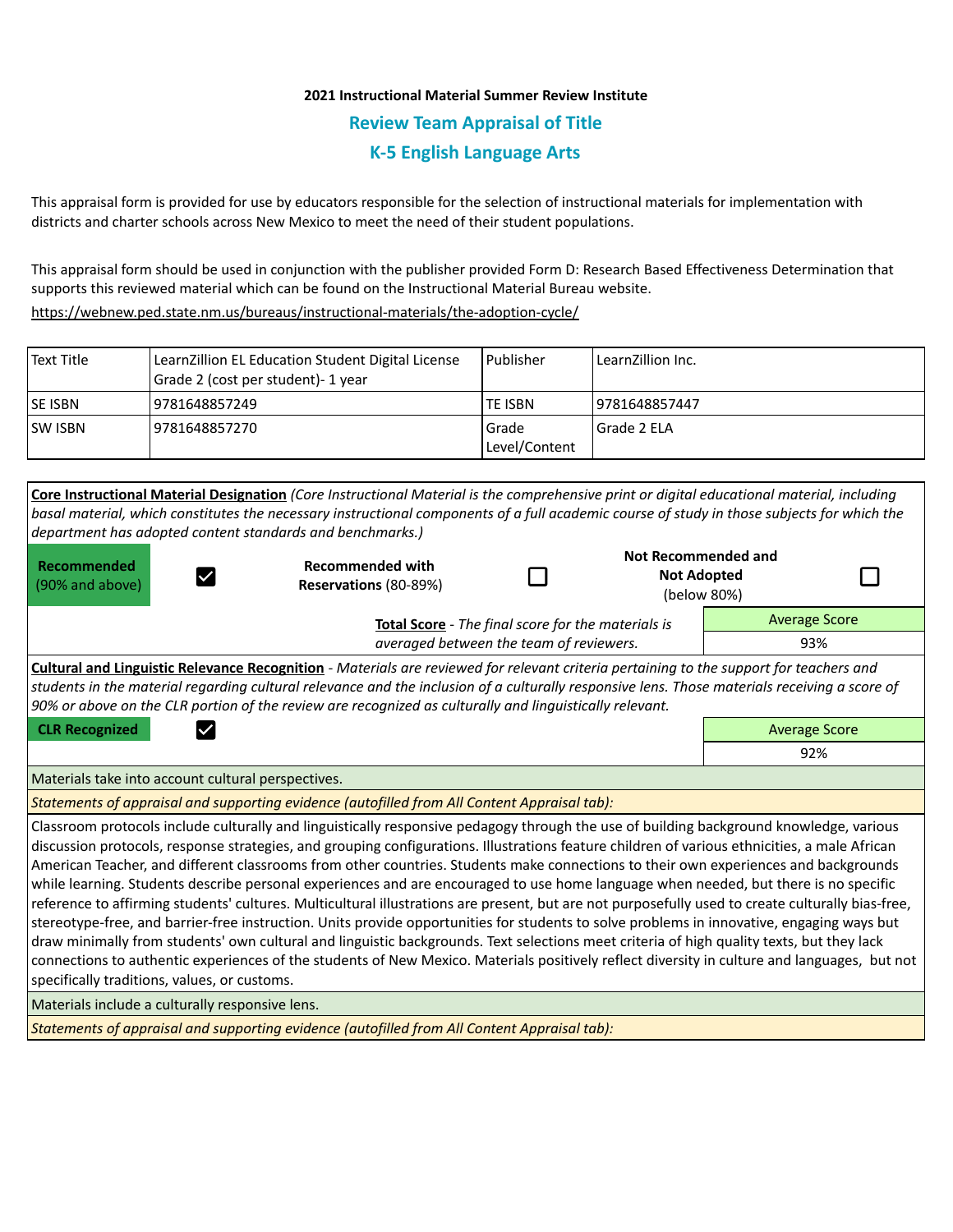The materials help to support a culturally responsive lens by including multiple opportunities for students to demonstrate their perspectives in a specific concept. Students have access to learning tools such as graphic organizers, checklists, response prompts and sentence starters to relate the content area appropriately to the diversity in culture and language. Materials engage students in critical reflection about their own lives and about those around them through activities that allow for higher order applications. Students collaborate and show others how their strengths can help them or allow them to learn from each other. Materials reflect multiple ethnic descriptions and perspectives related to school experiences. Curriculum references outside extension activities to enhance the material by inviting families or community members in to speak to students, but does not contain instructional tools to facilitate the learning. Materials reference instructional accommodations to relate content to diversity in language, but not specifically culture.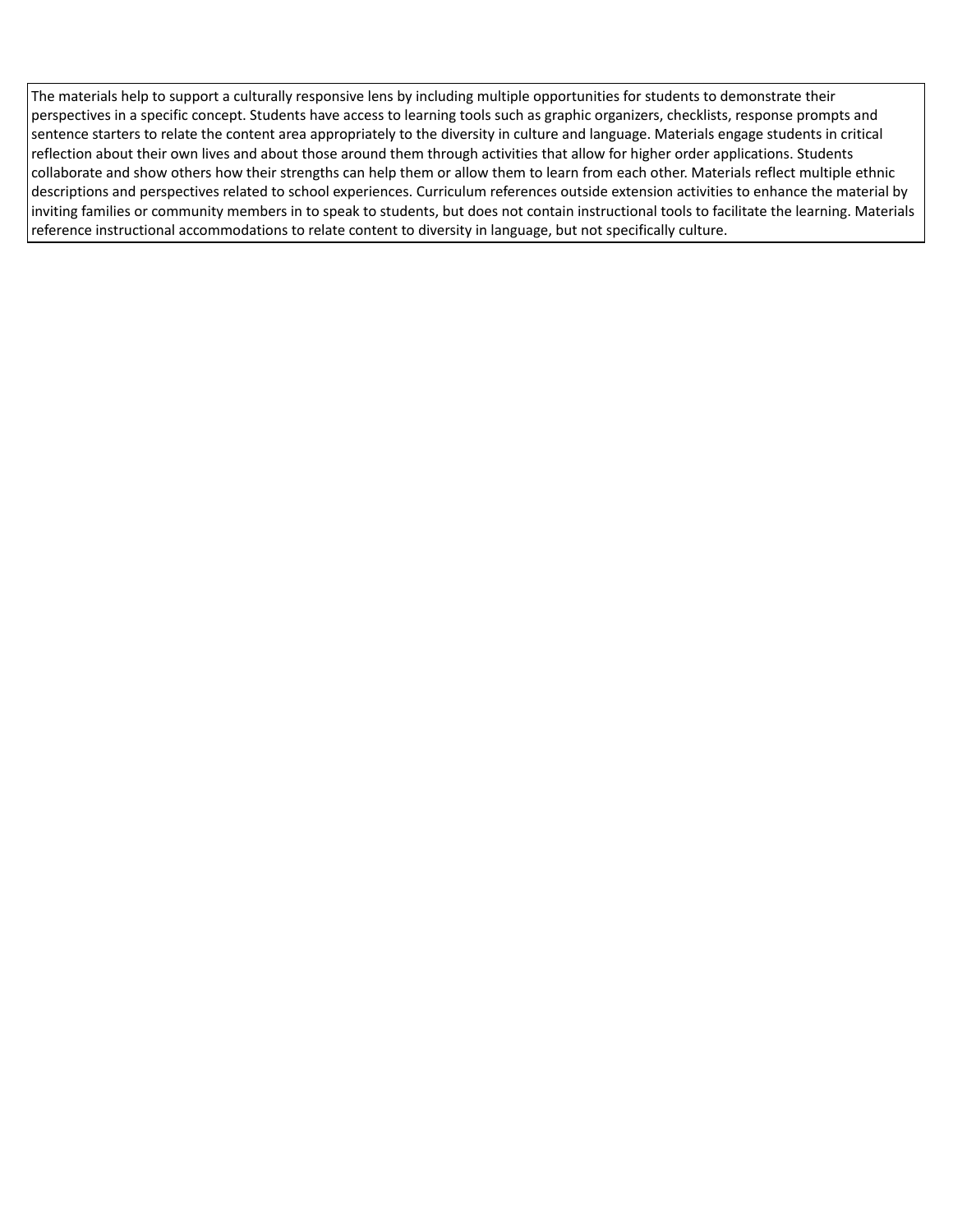**Standards Review** *- Materials are reviewed for alignment with the state adopted content standards, benchmarks and performance standards.*

Average Score

91%

Materials align with grade level ELA standards overall.

*Statements of appraisal and supporting evidence:* 

Materials provide sequential, cumulative instruction and practice opportunities for a full range of foundational skills. Tasks include foundational reading of print concepts, phonological awareness, phonics and word recognition, and fluency. Practice of skills is distributed and broken into short sequential sessions. Instructional Routines are evident. Skills progress to more complex over time to allow for consolidation of skills. Tasks provided allow for differentiation for three ability levels: Pre-Alphabetic, Partial Alphabetic, and Full and Consolidated. Lessons include repetitive use of specific instructional routines to help second grade students develop fluency in reading and spelling. Some Language standards are not explicitly taught.

Materials align to reading standards.

*Statements of appraisal and supporting evidence:* 

Materials align with grade level reading standards. The students are asked to ask and answer grade level essential questions and actively in group reading activities with purpose and understanding. Throughout the course of the curriculum, guidance is provided for teachers to attend to standards-based instructional expectations while offering students a variety of collaborative and interactive reading, writing, speaking, and listening activities such as partner reading protocols to help support student mastery of all grade level reading standards. Reading foundational skills and fluency are addressed through the Skills Block Modules. Student tasks incorporate the use of decodable text to examine learned spelling patterns and high frequency words to practice fluency.

Materials align to writing standards.

*Statements of appraisal and supporting evidence:* 

The materials align with grade level writing standards. Writing activities focus on best practice strategies of the writing process to support student mastery of grade level writing skills. Writing activities provide instruction in letter writing, informative, real-world writing scenario (presentations), narrative, and opinion styles of writing, and lessons contain embedded rubrics and checklists. Students compose opinion writing about the topic of study that include the student's opinion, reasons to support it and a restating of the opinion in closing. Students discuss with partners and work independently to create informative writing with a focus statement, detail sentences and closing statements. Students write a narrative piece including a character reaction using anchor charts. Students respond to questions and suggestions about writing from peers and add details to strengthen writing. Students use graphic organizers to scaffold them through the writing process and the writing process is chunked to support a deeper understanding. Students work collaboratively to participate in shared research by exploring the various materials in the Research Lab to formulate ideas about their individual research interests and how they might use these materials in the future.

# Materials align to speaking and listening standards.

*Statements of appraisal and supporting evidence:* 

The materials provide creative assignments for speaking and listening, such as discussions, collaborations, interviews, reader's theater, and presentations, geared toward student mastery with real world applications. Students are given opportunities to work with a partner, in small groups and individually to present their learning. Students use Anchor Charts to facilitate asking questions and requesting clarification. Students are guided in speaking audibly and expressing thoughts, feelings, and ideas clearly. The teacher uses the Speaking and Listening Checklists to monitor rules, respect, and conversation topic and content. Students are given multiple opportunities and strategies for participating in collaborative conversations and presentations to peers, families, and community members.

Materials align to language standards.

*Statements of appraisal and supporting evidence:* 

Materials align to second grade language standards. Selected learning targets require students to use sentence level context clues to determine the meaning of unknown words through a close read aloud. Lessons incorporate explicit instruction on singular, plural, and collective nouns, but does not address reflexive pronouns or capitalization of proper nouns. Students practice identifying and using irregular verbs through whole group, partner, and independent practice with the support of an Irregular Verbs anchor chart. Students practice expanding and rearranging simple and compound sentences. Students practice formal uses of English during a presentations of their learning and use a peer feedback anchor chart to facilitate giving positive feedback; however, no direct comparison is made between formal and informal uses of English.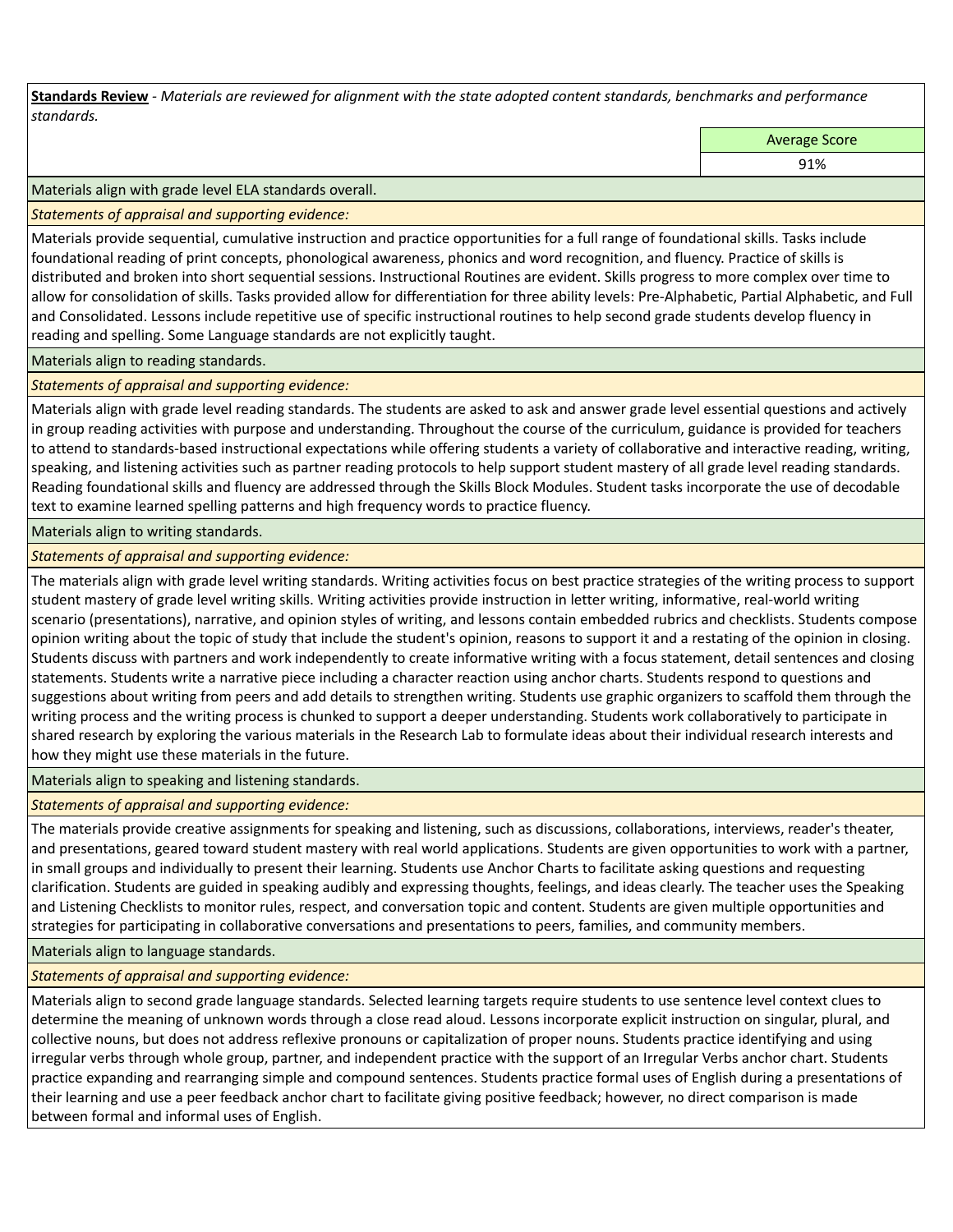**ELA Content Review** *- Materials are reviewed for relevant criteria pertaining to the support for teachers and students in the specific content area reviewed.*

Average Score

97%

Materials provide sequential, cumulative instruction and practice opportunities for a full range of foundational skills.

*Statements of appraisal and supporting evidence:* 

Materials provide sequential, cumulative instruction and practice opportunities for a full range of foundational skills. Reading tasks include Comprehension Conversation, phonics and word recognition, and fluency. Practice of skills is distributed and broken into short sequential sessions. Students practice foundational skills as a group, with a partner, and independently. Skills progress to more complex over time to allow for consolidation of skills. Assessments measure progress in foundational reading, writing, and speaking/listening. Tasks allow practice at different ability levels. A variety of complex texts within the grade level band and a wide range of Lexile Levels and differentiated tasks are available. Grade 2 students engage with complex text through read-alouds. Supports are embedded to meet needs of a wide range of students.

Materials provide a selection and range of high-quality texts worthy of students' time and attention, exhibiting exceptional craft and thought and/or providing useful information.

*Statements of appraisal and supporting evidence:* 

A list of required trade books includes a balance of authentic, high-quality literary and informational texts. The reading selections are engaging and relevant to student interest and foster discussion through best practice learning strategies. The materials center on an anchor text for each unit along with student tasks requiring analysis through reading, writing, and speaking/listening activities. Required trade books are well-crafted but limited in range of topics and themes. Informational texts are varied in text features but limited in text structure and text type.

Questions in the materials are high-quality text-dependent and text-specific questions. The overwhelming majority of these questions are text-specific and draw student attention to the particulars in the text.

*Statements of appraisal and supporting evidence:* 

Materials provide high quality text-dependent and text-specific questions that are focused on particulars in the text. Questions in the materials incorporate Depth of Knowledge (DOK) question stems and require consistent practice in using the text and exploring inferences throughout the reading. Writing tasks routinely require close reading and ask for textual evidence to demonstrate student understanding. Questions build upon one another and have multiple parts that are well sequenced and refer back to the text. Questions support student understanding of academic language. Lessons incorporate discussion questions and tasks that assess analytical thinking across all levels of Webb's DOK.

Materials provide scaffolding and supports to enable students' learning of English language arts.

*Statements of appraisal and supporting evidence:* 

Throughout the scope of the curriculum, there are a variety of embedded suggestions for differentiation in the instructional process for English Language Learners, struggling learners, and advanced learners. Lessons have a variety of different types of writing opportunities for students. Materials include multiple texts within the grade level band to support students reading at different levels. Students engage with complex text through read-alouds. Multiple Lexile leveled texts are suggested for additional below, on, and above level reading independent practice. Students use the Role-Play protocol as a scaffold to assist with complete understanding of the story. Students who may need additional support are given various options for student response. Assessment recommendations and rubrics use consistent language that is fair, academic, and aligned to the content standards and objectives.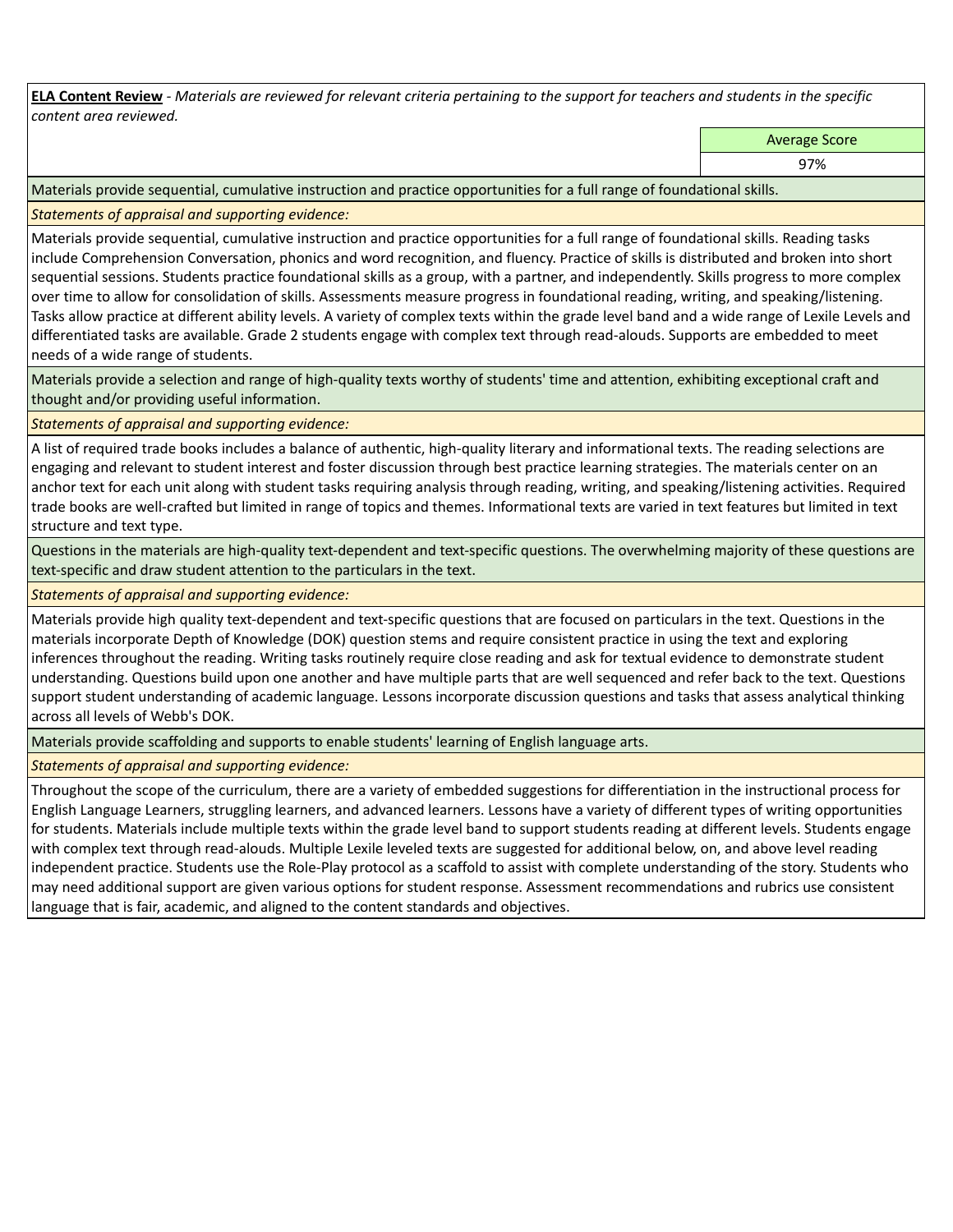**All Content Review** *- Materials are reviewed for relevant criteria pertaining to the support for teachers and students in the material regarding the progression of the standards, lesson structure, pacing, assessment, individual learners and cultural relevance.*

Average Score

95%

Materials are coherent and consistent with the standards that all students should study in order to be college and career ready.

*Statements of appraisal and supporting evidence:*

All standards are addressed through instructional materials provided, including assessments. Review chapters, lessons, activities, and assessments throughout the materials verify standards-alignment. Skills are reviewed throughout the module to prepare for the assessments. Performance Tasks throughout the materials ask students to complete age appropriate content area tasks. Scenarios consist of real-life and relevant situations appropriate for the students at that grade level/grade band. Although the curriculum is digital, the materials contain limited opportunities for students to engage in digital learning activities to produce artifacts independently.

Materials are well designed and take into account effective lesson structure and pacing.

*Statements of appraisal and supporting evidence:*

Curriculum Guide presents clear, standards-aligned learning progression. Modules are designed to progress through skills and concepts to provide multiple exposures to learning. Opportunities for differentiated instruction are tied to clear and measurable learning objectives. Materials are well designed and take into account effective lesson structure and pacing as demonstrated in curriculum map and lesson narrative pacing guides. Student material is presented in a visually appealing manner supportive of student learning. The visual design is consistent throughout the text, and the materials incorporate similar slides, titles, graphic organizers. There is predictable placement of lesson elements.

Materials support teacher planning, learning, and understanding of the standards.

*Statements of appraisal and supporting evidence:*

Materials provide support for teacher planning, learning, and understanding of the standards. Planning supports include lists of materials needed for the lesson; a pacing guide outlining how long each portion of the lesson should last; grouping strategy suggestions; guiding questions to support discourse and academic development for students; and standards addressed in each unit/lesson. Lesson narratives detail how the lesson builds on previous work and provide guidance on areas in which students may need additional support. Instructional strategies provide support to teachers in planning learning experiences that focus on understanding the material presented.

Materials offer teachers resources and tools to collect ongoing data about student progress on the standards.

*Statements of appraisal and supporting evidence:*

Materials provide a clear path to assess and monitor students' progress in the content standards. Throughout the curriculum, teachers use Checklists to gather data on students' progress. Each module has a series of formative and summative assessments to check and monitor student growth and learning. Lesson Narratives offer guidance on which standards will be assessed and rubric scoring guides are embedded with interpretation guides for student performance. Although rubrics guide in interpreting students performance, they do not provide suggestions for differentiation, remediation or acceleration to support students ongoing learning. Materials lack in providing alternative assessment options for below proficiency or advanced learners as well.

Materials support effective use of technology to enhance student learning.

*Statements of appraisal and supporting evidence:*

Guidance for incorporating technology and multimedia is included in every lesson narrative. Lessons are displayed digitally. Videos and digital songs support the learning objective. Digital materials are accessible and available in multiple platforms; however, many digital materials do not effectively use technology to support student mastery of media literacy skills. The online resources offer a wide variety of media projects and practices, but are included as suggested extension activities and not seamlessly incorporated into the instructional plan. Students type a final copy of their writing, but no rubric evidence to assess technology skills was found. Online assessments, both formative and summative, are not present.

Materials can be easily customized for individual learners.

*Statements of appraisal and supporting evidence:*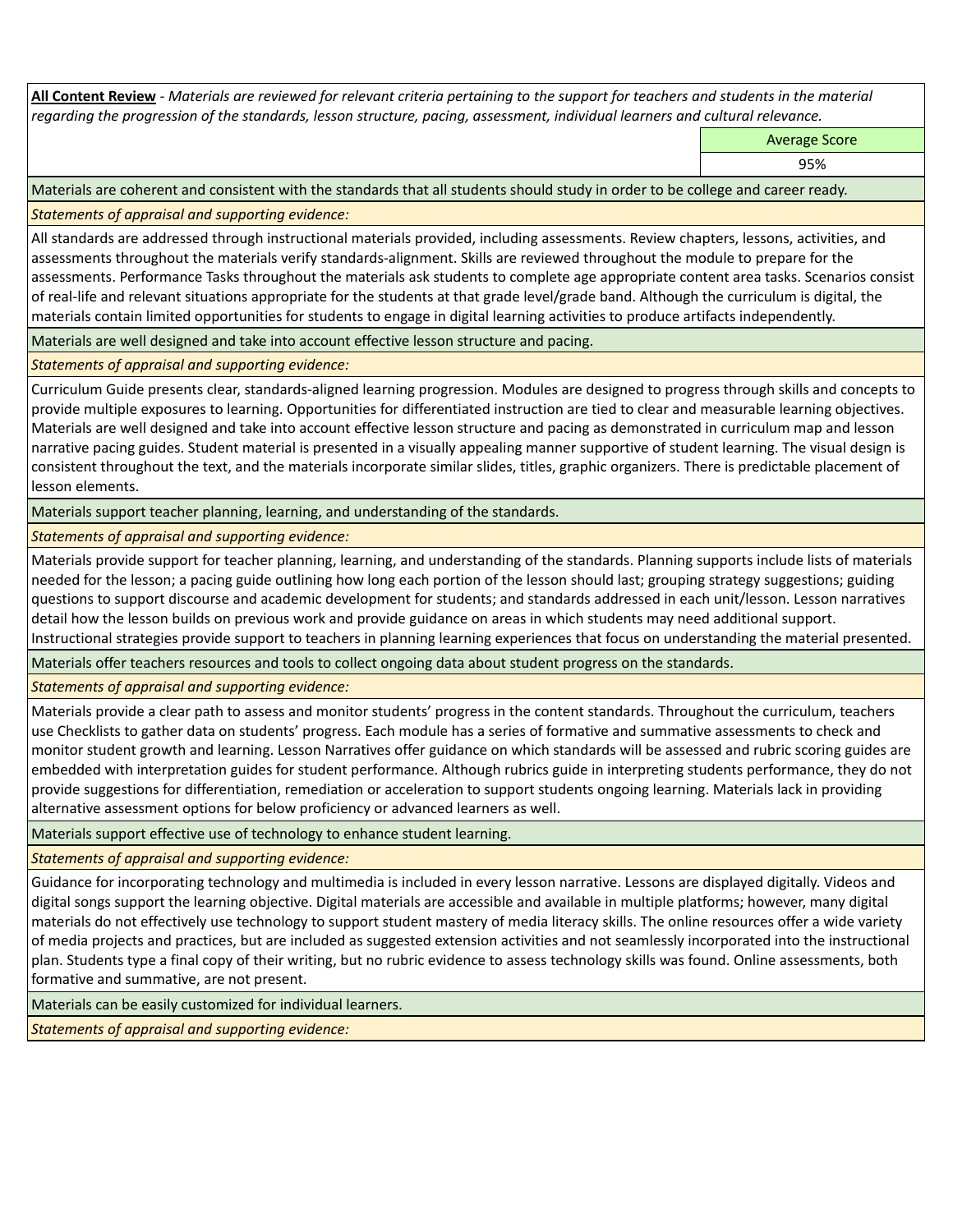Accommodations and modifications are embedded in teacher marginal notes and supplied in sections provided in each unit for ELLs and struggling learners. Materials offer multiple lessons for each concept/topic addressed. Teachers have the flexibility to choose the best lesson for students based on instructional needs. Materials also offer guidance and suggestions for Multiple Means of Representation (MMR), Multiple Means of Action and Expression(MMAE), and Multiple Means of Engagement (MME) per lesson. Additional supports for EL Learners include a Language Chunk Chart and Language Dive note-catcher to facilitate unpacking academic language present in complex texts. Materials refer to differentiation and offer strategies and activities for students below proficiency, but are limited in suggestions of specific strategies or activities for advanced students.

Materials give all students extensive opportunities and support to explore key concepts.

# *Statements of appraisal and supporting evidence:*

All students are given opportunities to explore understanding of key concepts through lessons, discussions, and active engagement strategies. The materials provide support, accommodations, and modifications for English Language Learners, culturally and linguistically diverse students, and other special populations. Opportunities are included for teachers to support students in drawing upon home language to facilitate learning. Lessons foster opportunities for students to communicate in engaging and creative ways and feature activities that allow students to take on leadership roles. Materials support opportunities for students to engage in creative thinking and effective problem solving skills. Curriculum provides materials to engage parents and caregivers to help support student progress and achievement. Home support materials are not provided in languages other than English.

Materials take into account cultural perspectives.

# *Statements of appraisal and supporting evidence:*

Classroom protocols include culturally and linguistically responsive pedagogy through the use of building background knowledge, various discussion protocols, response strategies, and grouping configurations. Illustrations feature children of various ethnicities, a male African American Teacher, and different classrooms from other countries. Students make connections to their own experiences and backgrounds while learning. Students describe personal experiences and are encouraged to use home language when needed, but there is no specific reference to affirming students' cultures. Multicultural illustrations are present, but are not purposefully used to create culturally biasfree, stereotype-free, and barrier-free instruction. Units provide opportunities for students to solve problems in innovative, engaging ways but draw minimally from students' own cultural and linguistic backgrounds. Text selections meet criteria of high quality texts, but they lack connections to authentic experiences of the students of New Mexico. Materials positively reflect diversity in culture and languages, but not specifically traditions, values, or customs.

Materials include a culturally responsive lens.

# *Statements of appraisal and supporting evidence:*

The materials help to support a culturally responsive lens by including multiple opportunities for students to demonstrate their perspectives in a specific concept. Students have access to learning tools such as graphic organizers, checklists, response prompts and sentence starters to relate the content area appropriately to the diversity in culture and language. Materials engage students in critical reflection about their own lives and about those around them through activities that allow for higher order applications. Students collaborate and show others how their strengths can help them or allow them to learn from each other. Materials reflect multiple ethnic descriptions and perspectives related to school experiences. Curriculum references outside extension activities to enhance the material by inviting families or community members in to speak to students, but does not contain instructional tools to facilitate the learning. Materials reference instructional accommodations to relate content to diversity in language, but not specifically culture.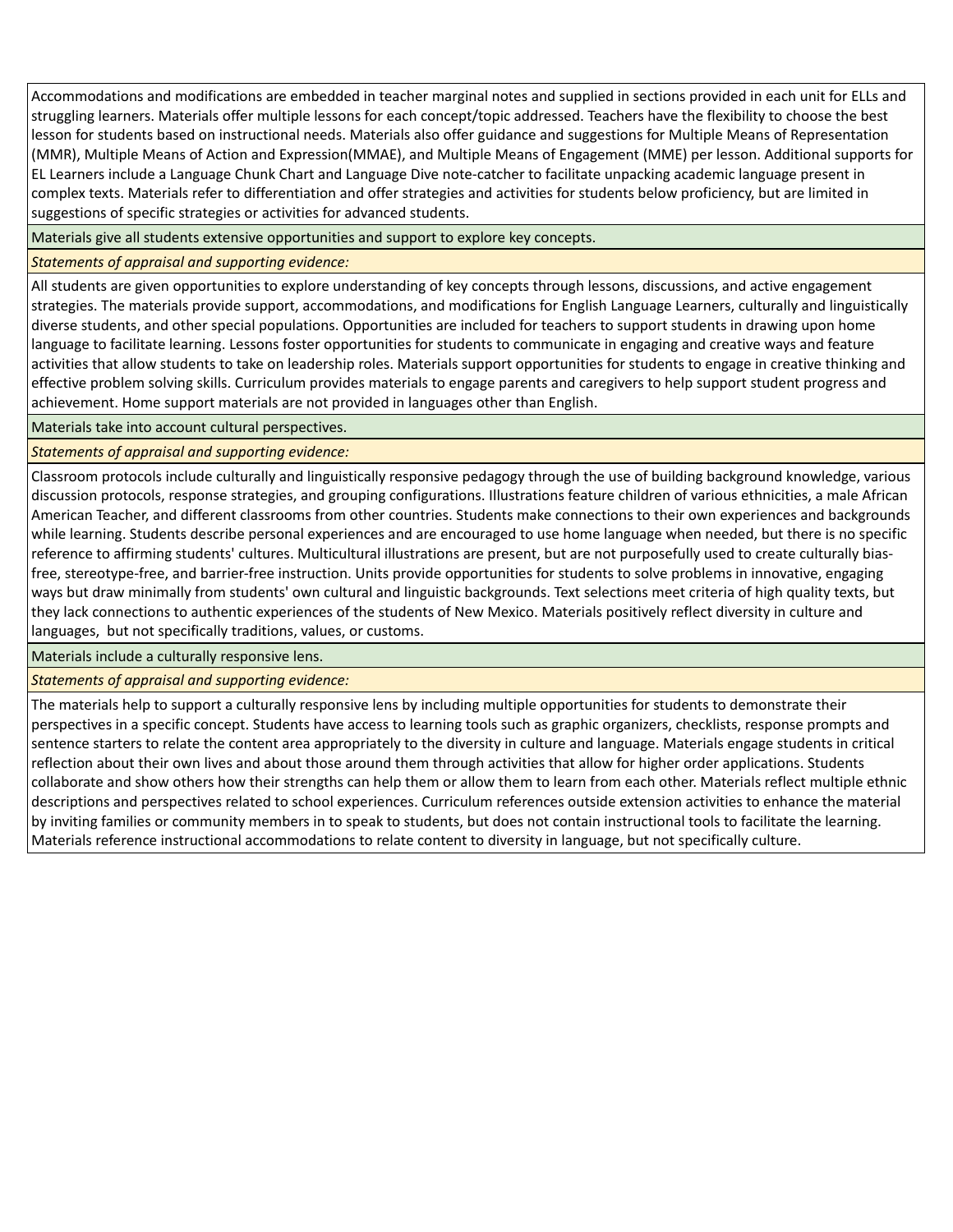**Reviewers' Professional Summation** *- These materials are reviewed by Level II and Level III educators from across New Mexico. The reviewers have brought their knowledge, experience and expertise into the review of these materials. They offer here their individual summary of the material as a whole.*

Reviewer #: 19

*Background and experience:*

Level III teacher with 17 years of experience in Elementary, including teaching 1st, 2nd, 4th, 5th grades and Instructional Specialist and ELA Content Specialist titles. Bachelor's Degree in Sociology. Masters' degrees in Curriculum and Instruction. MBA in Educational Leadership. Currently District Level Elementary ELA Content Specialist.

### *Professional summary of material:*

This curriculum covers the CCSS standards thoroughly with a sufficient quantity of materials to cover during the year. All standards are addressed through the instructional materials provided, including assessments. Some language standards are not addressed thoroughly. There are embedded correlations throughout lessons. The materials build upon background knowledge and provide students with the big picture of each unit, so they can anticipate the connections that will be made. The visual design is consistent throughout the text, and the materials incorporate similar slides, titles, and graphic organizers. There is predictable placement of similar elements, which aids in navigation. Lessons integrate Science and Social Studies content well. CLR examples are presented well, including broad examples of diversity and connections to real-life experiences. Integration of technology is done well. Students have opportunities to create artifacts using technology. Reading Foundational Skills Blocks and Module Lessons with Labs provide a comprehensive literacy curriculum and independent practice.

Reviewer #: 20

*Background and experience:*

Level II teacher with 8 years of experience in the Elementary setting, 5 of those years in a 2nd grade classroom and currently working in a 1st grade classroom with 3 years of prior experience with current grade level. A Bachelor's of Science in Elementary Education and currently working on a Master's Degree in Curriculum and Instruction. Have participated as a team member in the adoption process of new curriculum for my local school district, which included the reviewing of curriculum materials.

### *Professional summary of material:*

The curriculum attends to and covers the standards efficiently through the use of authentic texts and well established daily routines that are supported with in-depth discourse protocols that encourage high level thinking. Materials provide guidance in support of EL Learners and provides them with opportunities to collaborate with peers, receive extra support through the use of visuals and make connections through the use of home languages to support their learning. Lessons are well sequenced and scaffolded in order to build off of previously learned topics and make connections to the new knowledge being introduced. Tasks and assessments are well-aligned to the CCSS, with opportunities for students to make real world connections and work together through creative assignments that are driven with mastery of the standard in mind. Materials support Phonics, Phonemic Awareness, print concepts and fluency in order to establish well-rounded writing and reading skills for students. Each aspect is taught through the use of routines, games, and small group differentiated lessons to support leveled learning. Multicultural aspects are prevalent throughout the materials and are at the beginning stages of depth to provide a solid foundation in supporting diversity and awareness. Overall, the reviewed materials provide high quality curriculum for the classroom teacher, with rigorous assignments and learning connections for students.

Reviewer #: 21

*Background and experience:*

Level III teacher with Master's of Education in Pedagogy and Learning. Prior experience includes work as an Early Childhood Education Curriculum Specialist and 14 years of experience as a classroom teacher in prekindergarten, kindergarten, and first grade. Recent work includes collaborating with educators across the state on the development of the New Mexico Instructional Scope. Currently working as a first grade classroom teacher.

*Professional summary of material:*